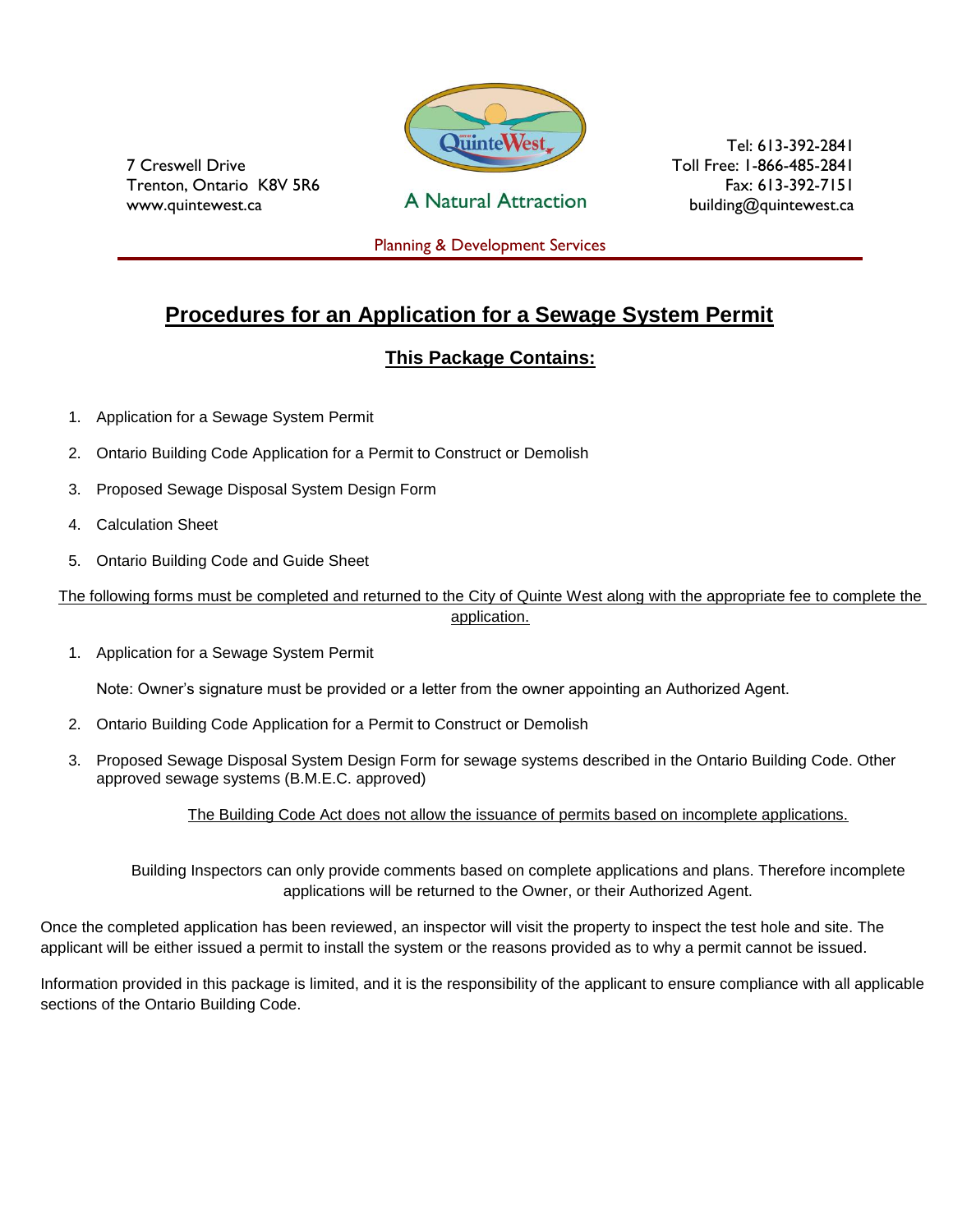

Building Services Telephone: (613)392-2841 Fax: (613)392-7151 E-mail: building@quintewest.ca

# **Application for a Sewage System Permit**

|                                                                                                                                                                                 |                                                                                                                 | <b>OFFICE USE ONLY</b>                                                                                                                                                                       |  |  |
|---------------------------------------------------------------------------------------------------------------------------------------------------------------------------------|-----------------------------------------------------------------------------------------------------------------|----------------------------------------------------------------------------------------------------------------------------------------------------------------------------------------------|--|--|
|                                                                                                                                                                                 | Application number:                                                                                             | Permit number (if different):                                                                                                                                                                |  |  |
|                                                                                                                                                                                 | Date received:                                                                                                  | Roll number:                                                                                                                                                                                 |  |  |
| <b>City of Quinte West</b><br>Application submitted to: Application submitted to:<br>(Name of municipality, upper-tier municipality, board of health or conservation authority) |                                                                                                                 |                                                                                                                                                                                              |  |  |
| 1.                                                                                                                                                                              |                                                                                                                 |                                                                                                                                                                                              |  |  |
| 2.                                                                                                                                                                              | PROPOSE TO: Install or Repair A Holding Tank, Le                                                                | $OR_$<br>Other (Privy, Greywater System). If other<br>Holding Tank, Leaching Bed<br>System, Filter Bed, Other Treatment<br>than a privy, specify make and model number<br>Unit and/or System |  |  |
| 3.                                                                                                                                                                              | TYPE OF BUILDING: _______<br>(Single Family Dwelling, Apartment Building, Motel, Etc.)                          |                                                                                                                                                                                              |  |  |
| 4.                                                                                                                                                                              | <b>LOCATION: Example 2020</b>                                                                                   |                                                                                                                                                                                              |  |  |
| 5.                                                                                                                                                                              | STATE THE NUMBER OF:                                                                                            |                                                                                                                                                                                              |  |  |
|                                                                                                                                                                                 | <b>Bedrooms</b><br>Showers<br>Wash<br>& Bathtubs<br><b>Basins</b>                                               | <b>Toilets</b><br>Hot Tubs *<br>Laundry<br>Kitchen<br>Swimming<br>Water<br>Units<br><b>Sinks</b><br>Pools*<br>Treatment Devices*                                                             |  |  |
|                                                                                                                                                                                 | *NOTE: these items should not drain water to a sewage disposal system.                                          |                                                                                                                                                                                              |  |  |
| 6.                                                                                                                                                                              | TOTAL AREA OF LIVING SPACE ON PROPERTY (includes guest cabins, bunkies, etc.): _________________ m <sup>2</sup> |                                                                                                                                                                                              |  |  |
| 7.                                                                                                                                                                              | WATER SUPPLY: $\Box$ Dug Well<br>Municipal System                                                               | Drilled Well (Depth of Steel Casing)<br>Metres                                                                                                                                               |  |  |
|                                                                                                                                                                                 | Other                                                                                                           |                                                                                                                                                                                              |  |  |
|                                                                                                                                                                                 | $\Box$ Proposed<br>$\Box$ Existing<br>or                                                                        |                                                                                                                                                                                              |  |  |

#### **IMPORTANT INFORMATION!**

- A. If the application is for holding tank, a signed pump-out agreement must be attached.
- B. To determine the type and depth of soil in the proposed leaching bed, three test pits must be excavated to a MINIMUM DEPTH of 1.5 metres (or a least to rock or water) prior to inspection. Please advise when test pits are ready. It is suggested that a protective cover or fencing be placed over the hole.
- C. Post the completed Lot Identification Card, at the roadside, where it can be seen form the point of access to your lot. **Note: Are the test pits ready?** The inspection of the property will not be made until you notify us that the three test pits have been provided.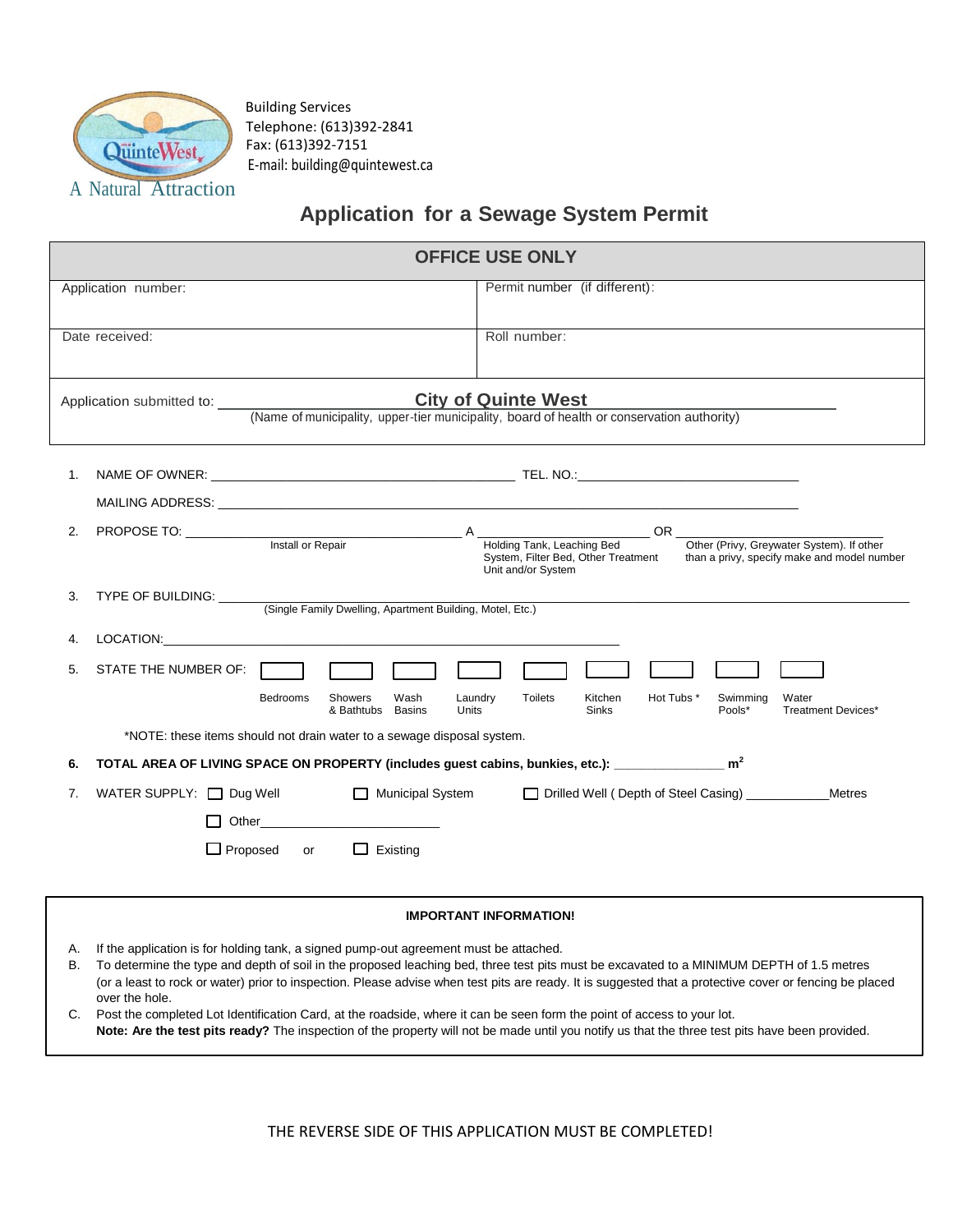### **DIRECTIONS TO PROPERTY**

(Show Highway No., Secondary Road, Signs to Follow, Landmarks, 911 Address, Etc.)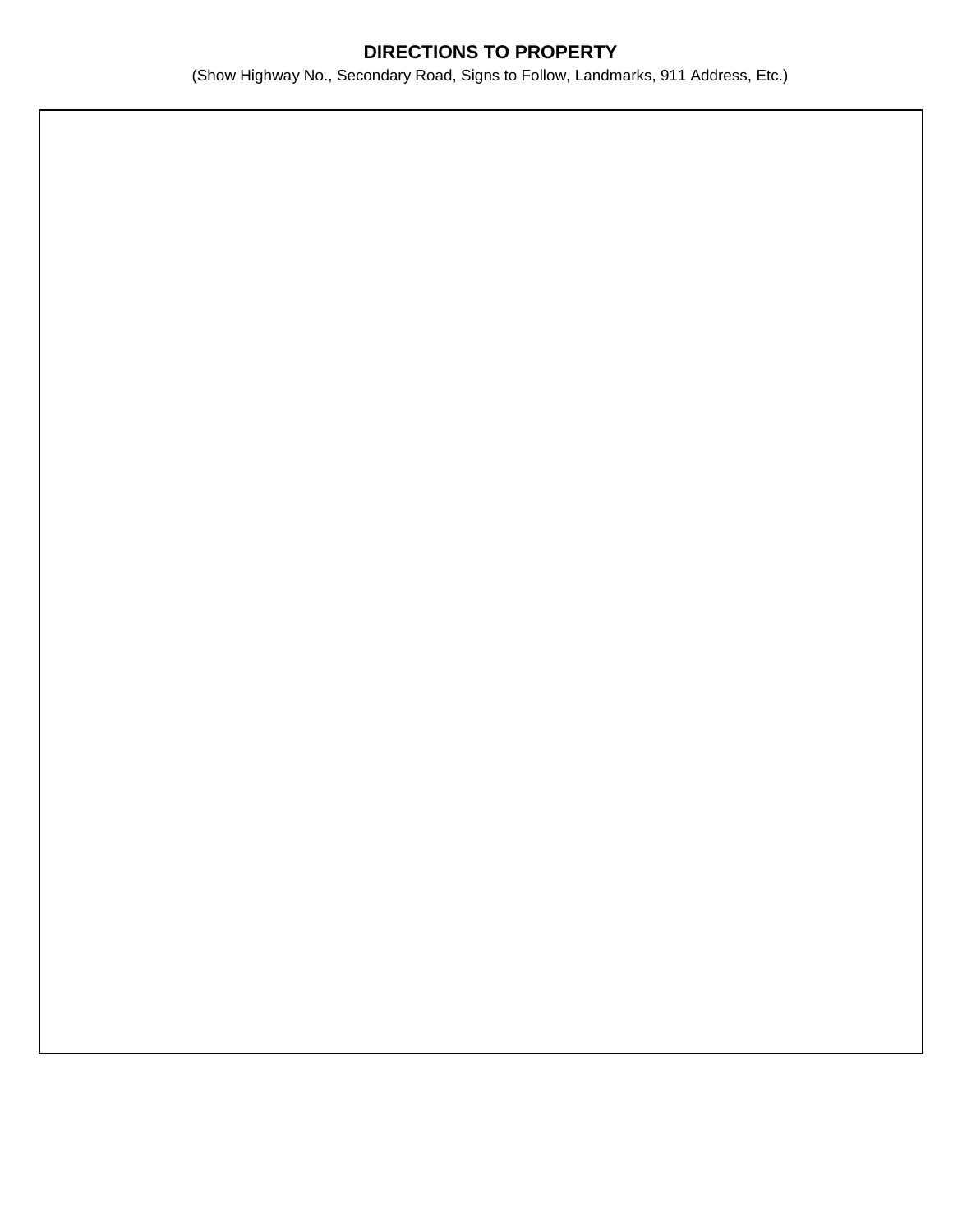

Building Services Telephone: (613)392-2841 Fax: (613)932-7151 E-mail: building@quintewest.ca

# **Application for a Permit to Construct or Demolish**

This form is authorized under subsection 8(1.1) of the Building Code Act

| For use by Principal Authority                                                                                          |                            |              |                               |                  |                           |
|-------------------------------------------------------------------------------------------------------------------------|----------------------------|--------------|-------------------------------|------------------|---------------------------|
| Application number:                                                                                                     |                            |              | Permit number (if different): |                  |                           |
| Date received:                                                                                                          |                            | Roll number: |                               |                  |                           |
|                                                                                                                         | <b>City of Quinte West</b> |              |                               |                  |                           |
| Application submitted to:<br>(Name of municipality, upper-tier municipality, board of health or conservation authority) |                            |              |                               |                  |                           |
| A. Project information                                                                                                  |                            |              |                               |                  |                           |
| Building number, street name                                                                                            |                            |              |                               | Unit number      | Lot/con.                  |
| Municipality                                                                                                            | Postal code                |              | Plan number/other description |                  |                           |
| Project value est. \$                                                                                                   |                            |              | Area of work (m2)             |                  |                           |
| <b>B. Purpose of application</b>                                                                                        |                            |              |                               |                  |                           |
| New construction<br>Addition to an existing building<br>O<br>$\Box$                                                     |                            |              | Alteration/repair<br>$\Box$   | Demolition<br>П. | <b>Conditional Permit</b> |
| Proposed use of building                                                                                                |                            |              | Current use of building       |                  |                           |
| Description of proposed work                                                                                            |                            |              |                               |                  |                           |
| <b>C.</b> Applicant<br>Applicant is: $\square$<br>Owner or                                                              | $\Box$                     |              | Authorized agent of owner     |                  |                           |
| Last name                                                                                                               | First name                 |              | Corporation or partnership    |                  |                           |
| Street address                                                                                                          |                            |              |                               | Unit number      | Lot/con.                  |
| Municipality                                                                                                            | Postal code                |              | Province                      | E-mail           |                           |
| Telephone number ()                                                                                                     | $\overline{F}ax$ ( )       |              |                               | Cell number (    |                           |
| D. Owner (if different from applicant)                                                                                  |                            |              |                               |                  |                           |
| Last name                                                                                                               | First name                 |              | Corporation or partnership    |                  |                           |
| Street address                                                                                                          |                            |              |                               | Unit number      | Lot/con.                  |
| Municipality                                                                                                            | Postal code                |              | Province                      | E-mail           |                           |
| Telephone number ()                                                                                                     | $Fax$ (                    |              |                               | Cell number ()   |                           |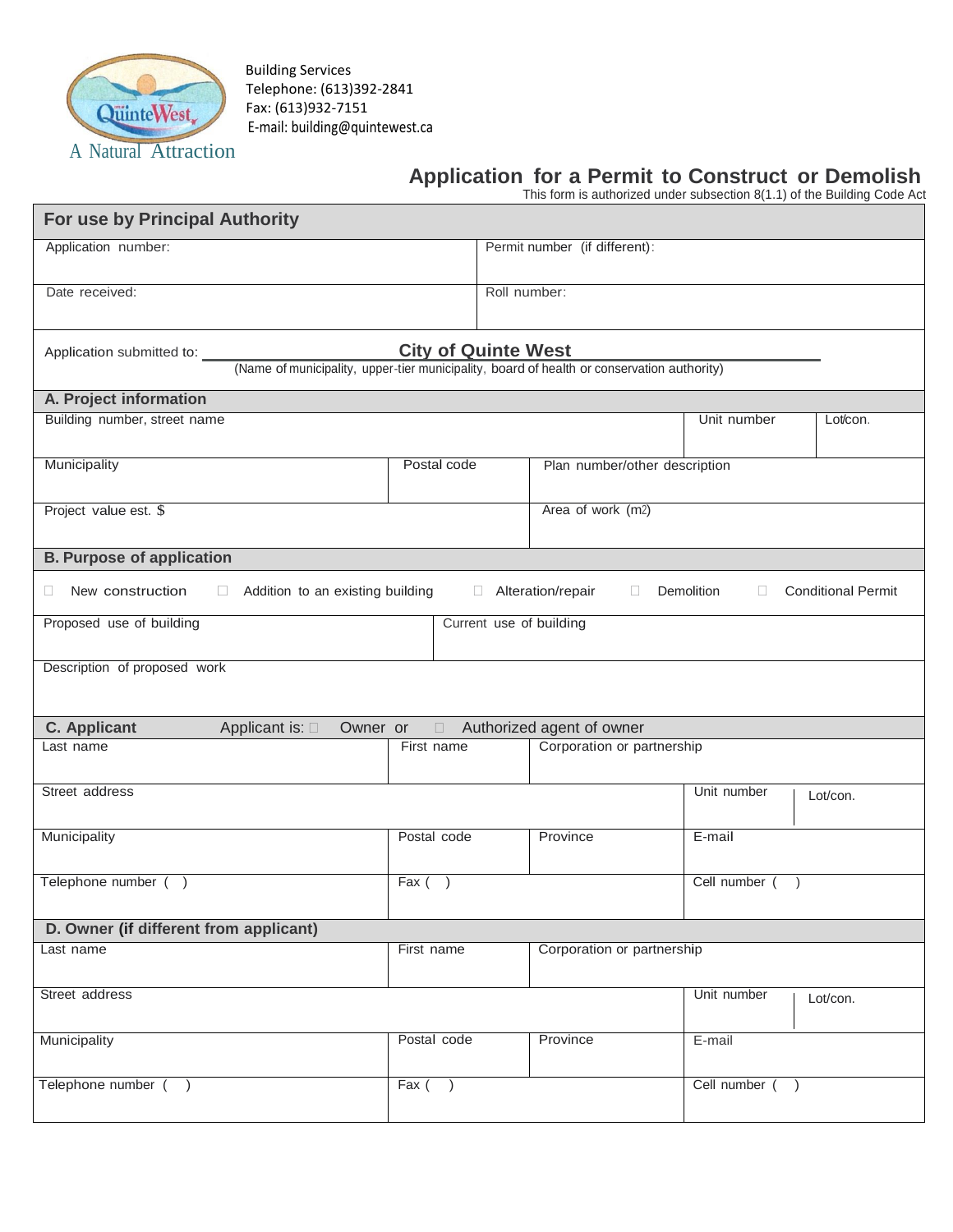|                               | E. Builder (optional)                                                                                                                                                                                                                                                                                                                              |                               |             |                            |            |           |
|-------------------------------|----------------------------------------------------------------------------------------------------------------------------------------------------------------------------------------------------------------------------------------------------------------------------------------------------------------------------------------------------|-------------------------------|-------------|----------------------------|------------|-----------|
|                               | Last name<br>First name                                                                                                                                                                                                                                                                                                                            |                               |             | Corporation or partnership |            |           |
|                               |                                                                                                                                                                                                                                                                                                                                                    |                               |             |                            |            |           |
| Street address                |                                                                                                                                                                                                                                                                                                                                                    |                               | Unit number | Lot/con.                   |            |           |
|                               |                                                                                                                                                                                                                                                                                                                                                    |                               |             |                            |            |           |
| Municipality                  |                                                                                                                                                                                                                                                                                                                                                    | Postal code                   | Province    | E-mail                     |            |           |
|                               |                                                                                                                                                                                                                                                                                                                                                    |                               |             |                            |            |           |
|                               | Telephone number ()                                                                                                                                                                                                                                                                                                                                | Fax()                         |             | Cell number (              |            |           |
|                               |                                                                                                                                                                                                                                                                                                                                                    |                               |             |                            |            |           |
|                               | F. Tarion Warranty Corporation (Ontario New Home Warranty Program)                                                                                                                                                                                                                                                                                 |                               |             |                            |            |           |
|                               | Is proposed construction for a new home as defined in the Ontario New Home Warranties Plan Act? If no, go to section<br>G.                                                                                                                                                                                                                         |                               |             |                            | $\Box$ Yes | $\Box$ No |
| Ш.                            | Is registration required under the Ontario New Homes Warranties Plan Act?                                                                                                                                                                                                                                                                          |                               |             |                            | $\Box$ Yes | $\Box$ No |
|                               |                                                                                                                                                                                                                                                                                                                                                    |                               |             |                            |            |           |
| iii.                          | If yes to (ii) provide registration number(s):                                                                                                                                                                                                                                                                                                     |                               |             |                            | $\Box$ Yes | $\Box$ No |
|                               | <b>G. Required Schedules</b><br>Attached Schedule 1 for each individual who reviews and takes responsibility for design activities.                                                                                                                                                                                                                |                               |             |                            |            |           |
|                               |                                                                                                                                                                                                                                                                                                                                                    |                               |             |                            |            |           |
| ii.                           | Attach Schedule 2 where application is to construct on-site, install or repair a sewage systems.                                                                                                                                                                                                                                                   |                               |             |                            |            |           |
|                               | H. Completeness and compliance with applicable law                                                                                                                                                                                                                                                                                                 |                               |             |                            |            |           |
|                               | The application meets all the requirements of clauses 1.3.1.3 (5) (a) to (d) of Division C of the Building Code (the<br>Τ.<br>application is made in the correct form and by the owner or authorized agent, all applicable fields have been completed<br>on the application and required schedules, and all required schedules are submitted).     |                               |             |                            | $\Box$ Yes | $\Box$ No |
|                               | Payment had been made of all fees that are required, under the applicable by-law, resolution or regulation made under<br>clause 7(1)(c) of the Building Code Act, 1992, to be paid when the application is made.                                                                                                                                   |                               |             |                            | $\Box$ Yes | $\Box$ No |
| ii.                           | This application is accompanied by the plans and specification prescribed by the applicable by-law, resolution or<br>regulation made under clause (7)(1)(b) of the Building Code Act, 1992.                                                                                                                                                        |                               |             |                            | $\Box$ Yes | $\Box$ No |
| iii.                          | This application is accompanied by the information and documents prescribed by the applicable by-law, resolution or<br>regulation made under clause 7(1)(b) of the Building Code Act, 1992 which enables the chief building official to determine<br>whether the proposed building, construction or demolition will contravene any applicable law. |                               |             |                            | $\Box$ Yes | $\Box$ No |
| iv.                           | The proposed building, construction or demolition will not contravene any applicable law.                                                                                                                                                                                                                                                          |                               |             |                            | $\Box$ Yes | $\Box$ No |
|                               | I. Declaration of applicant                                                                                                                                                                                                                                                                                                                        |                               |             |                            |            |           |
|                               |                                                                                                                                                                                                                                                                                                                                                    |                               |             |                            |            |           |
| declare that:<br>(print name) |                                                                                                                                                                                                                                                                                                                                                    |                               |             |                            |            |           |
|                               |                                                                                                                                                                                                                                                                                                                                                    |                               |             |                            |            |           |
|                               | The information contained in this application, attached schedules, attached plans and specifications, and other attached documentation is<br>1.<br>true to the best of my knowledge.                                                                                                                                                               |                               |             |                            |            |           |
| 2.                            | If the owner is a corporation or partnership, I have the authority to bind the corporation or partnership.                                                                                                                                                                                                                                         |                               |             |                            |            |           |
|                               |                                                                                                                                                                                                                                                                                                                                                    |                               |             |                            |            |           |
|                               |                                                                                                                                                                                                                                                                                                                                                    |                               |             |                            |            |           |
| Date                          |                                                                                                                                                                                                                                                                                                                                                    | <b>Signature of Applicant</b> |             |                            |            |           |
|                               |                                                                                                                                                                                                                                                                                                                                                    |                               |             |                            |            |           |
|                               |                                                                                                                                                                                                                                                                                                                                                    |                               |             |                            |            |           |

Personal information contained in this form and schedules is collected under the authority of subsection 8(1.1) of the *Building Code Act, 1992*, and will be used in the administration and enforcement of the *Building Code Act, 1992*. Questions about the collection of personal information may be addressed to: a) the Chief Building Official of the municipality or upper-tier municipality to which this application is being made, or, b) the inspector having the powers and duties of a chief building official in relation to sewage systems or plumbing for an upper-tier municipality, board of health or conservation authority to whom this application is made, or, c) Director, Building and Development Branch, Ministry of Municipal Affairs and Housing 777 Bay St., 2nd Floor. Toronto, M5G 2E5 (416) 585-6666.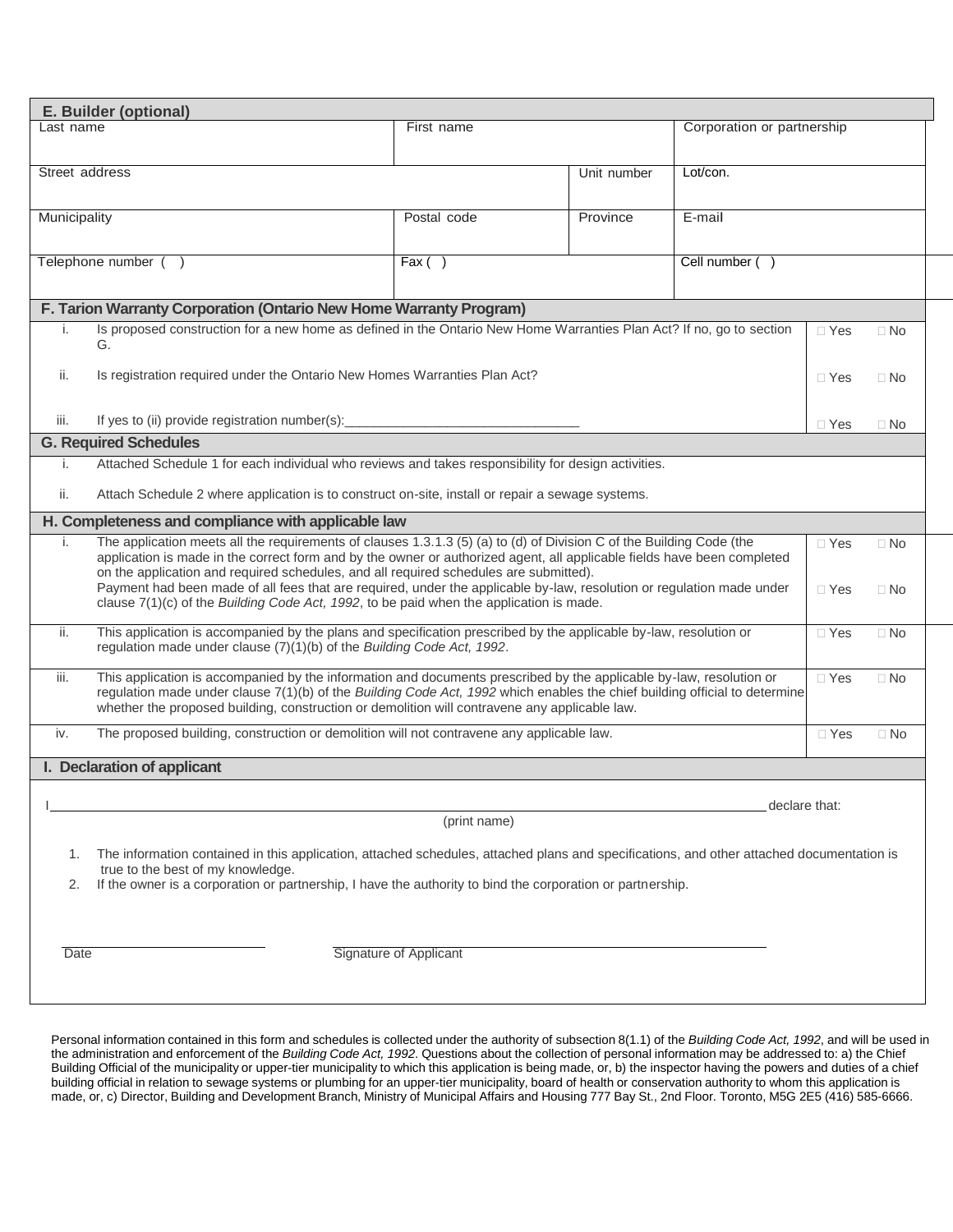# **Schedule 1: Designer Information**

| A. Project information                                                                                                                                                                                                                                                                                                                                                                                                                                                                                                                                                                                                                                                                    |                                        |                                                      |      |          |                               |             |                                                       |          |
|-------------------------------------------------------------------------------------------------------------------------------------------------------------------------------------------------------------------------------------------------------------------------------------------------------------------------------------------------------------------------------------------------------------------------------------------------------------------------------------------------------------------------------------------------------------------------------------------------------------------------------------------------------------------------------------------|----------------------------------------|------------------------------------------------------|------|----------|-------------------------------|-------------|-------------------------------------------------------|----------|
| Building number, street name                                                                                                                                                                                                                                                                                                                                                                                                                                                                                                                                                                                                                                                              |                                        |                                                      |      |          |                               | Unit number | Lot/con.                                              |          |
| Municipality<br>Postal code                                                                                                                                                                                                                                                                                                                                                                                                                                                                                                                                                                                                                                                               |                                        |                                                      |      |          | Plan number/other description |             |                                                       |          |
| B. Individual who reviews and takes responsibility for design activities                                                                                                                                                                                                                                                                                                                                                                                                                                                                                                                                                                                                                  |                                        |                                                      |      |          |                               |             |                                                       |          |
| Name                                                                                                                                                                                                                                                                                                                                                                                                                                                                                                                                                                                                                                                                                      |                                        |                                                      | Firm |          |                               |             |                                                       |          |
| Street address                                                                                                                                                                                                                                                                                                                                                                                                                                                                                                                                                                                                                                                                            |                                        |                                                      |      |          |                               |             | Unit number                                           | Lot/con/ |
| Municipality                                                                                                                                                                                                                                                                                                                                                                                                                                                                                                                                                                                                                                                                              | Postal Code                            |                                                      |      | Province |                               |             | E-mail                                                |          |
| Telephone number ()                                                                                                                                                                                                                                                                                                                                                                                                                                                                                                                                                                                                                                                                       |                                        | Fax number ()                                        |      |          |                               |             | Cell number ()                                        |          |
| C. Design activities undertaken by individual identified in Section B. [Building Code Table 3.5.2.1 of Division C]                                                                                                                                                                                                                                                                                                                                                                                                                                                                                                                                                                        |                                        |                                                      |      |          |                               |             |                                                       |          |
| <b>House</b>                                                                                                                                                                                                                                                                                                                                                                                                                                                                                                                                                                                                                                                                              |                                        | □ HVAC - House                                       |      |          |                               |             | □ Building Structural                                 |          |
| □ Small Buildings<br>□ Large Buildings                                                                                                                                                                                                                                                                                                                                                                                                                                                                                                                                                                                                                                                    |                                        | □ Building Services<br>Detection, Lighting and Power |      |          |                               |             | □ Plumbing - House<br>$\Box$ Plumbing - All Buildings |          |
| □ Complex Buildings                                                                                                                                                                                                                                                                                                                                                                                                                                                                                                                                                                                                                                                                       |                                        | Fire Protection                                      |      |          |                               |             | □ On-site Sewage Systems                              |          |
| Description of designer's work                                                                                                                                                                                                                                                                                                                                                                                                                                                                                                                                                                                                                                                            |                                        |                                                      |      |          |                               |             |                                                       |          |
|                                                                                                                                                                                                                                                                                                                                                                                                                                                                                                                                                                                                                                                                                           |                                        |                                                      |      |          |                               |             |                                                       |          |
| <b>D. Declaration of Designer</b>                                                                                                                                                                                                                                                                                                                                                                                                                                                                                                                                                                                                                                                         |                                        |                                                      |      |          |                               |             |                                                       |          |
|                                                                                                                                                                                                                                                                                                                                                                                                                                                                                                                                                                                                                                                                                           |                                        |                                                      |      |          |                               |             |                                                       |          |
|                                                                                                                                                                                                                                                                                                                                                                                                                                                                                                                                                                                                                                                                                           |                                        | (Print name)                                         |      |          |                               |             | declare that (choose on as appropriate):              |          |
| I review and take responsibility for the design work on behalf of a firm registered under subsection 3.2.4. of Division C, of the Building Code.<br>I am qualified, and the firm is registered, in the appropriate classes/categories.                                                                                                                                                                                                                                                                                                                                                                                                                                                    |                                        |                                                      |      |          |                               |             |                                                       |          |
| Individual BCIN: New York Contract of the United States and States and States and States and States and States                                                                                                                                                                                                                                                                                                                                                                                                                                                                                                                                                                            |                                        |                                                      |      |          |                               |             |                                                       |          |
| Firm BCIN: The contract of the contract of the contract of the contract of the contract of the contract of the contract of the contract of the contract of the contract of the contract of the contract of the contract of the                                                                                                                                                                                                                                                                                                                                                                                                                                                            |                                        |                                                      |      |          |                               |             |                                                       |          |
| I review and take responsibility for the design and am qualified in the appropriate category as an "other designer" under subsection 3.2.5. of<br>Division C, of the Building Code.                                                                                                                                                                                                                                                                                                                                                                                                                                                                                                       |                                        |                                                      |      |          |                               |             |                                                       |          |
| Individual BCIN: Note that the state of the state of the state of the state of the state of the state of the state of the state of the state of the state of the state of the state of the state of the state of the state of                                                                                                                                                                                                                                                                                                                                                                                                                                                             |                                        |                                                      |      |          |                               |             |                                                       |          |
|                                                                                                                                                                                                                                                                                                                                                                                                                                                                                                                                                                                                                                                                                           | Basis for exemption from registration: |                                                      |      |          |                               |             |                                                       |          |
| The design work is exempt from the registration and qualification requirements of the Building Code.<br>$\Box$<br>Basis for exemption from registration and qualification: _______________________                                                                                                                                                                                                                                                                                                                                                                                                                                                                                        |                                        |                                                      |      |          |                               |             |                                                       |          |
| I certify that:                                                                                                                                                                                                                                                                                                                                                                                                                                                                                                                                                                                                                                                                           |                                        |                                                      |      |          |                               |             |                                                       |          |
| The information contained in this schedule is true to the best of my knowledge.<br>1.<br>2.<br>I have submitted this application with the knowledge and consent of the firm.                                                                                                                                                                                                                                                                                                                                                                                                                                                                                                              |                                        |                                                      |      |          |                               |             |                                                       |          |
| Date                                                                                                                                                                                                                                                                                                                                                                                                                                                                                                                                                                                                                                                                                      |                                        | Signature of Designer                                |      |          |                               |             |                                                       |          |
| Note:<br>For the purposes of this form, "individual" means the "person" referred to in Clause 3.2.4.7(1) d).of Division C, Article 3.2.5.1. of Division C, and all other persons who are exempt from qualification<br>1.<br>under Subsections 3.2.4. and 3.2.5. of Division C.<br>Schedule 1 is not required to be completed by a holder of a license, temporary license, or a certificate of practice, issued by the Ontario Association of Architects. Schedule 1 is also not required to be<br>2.<br>completed by a holder of a license to practise, a limited license to practise, or a certificate of authorization, issued by the Association of Professional Engineers of Ontario. |                                        |                                                      |      |          |                               |             |                                                       |          |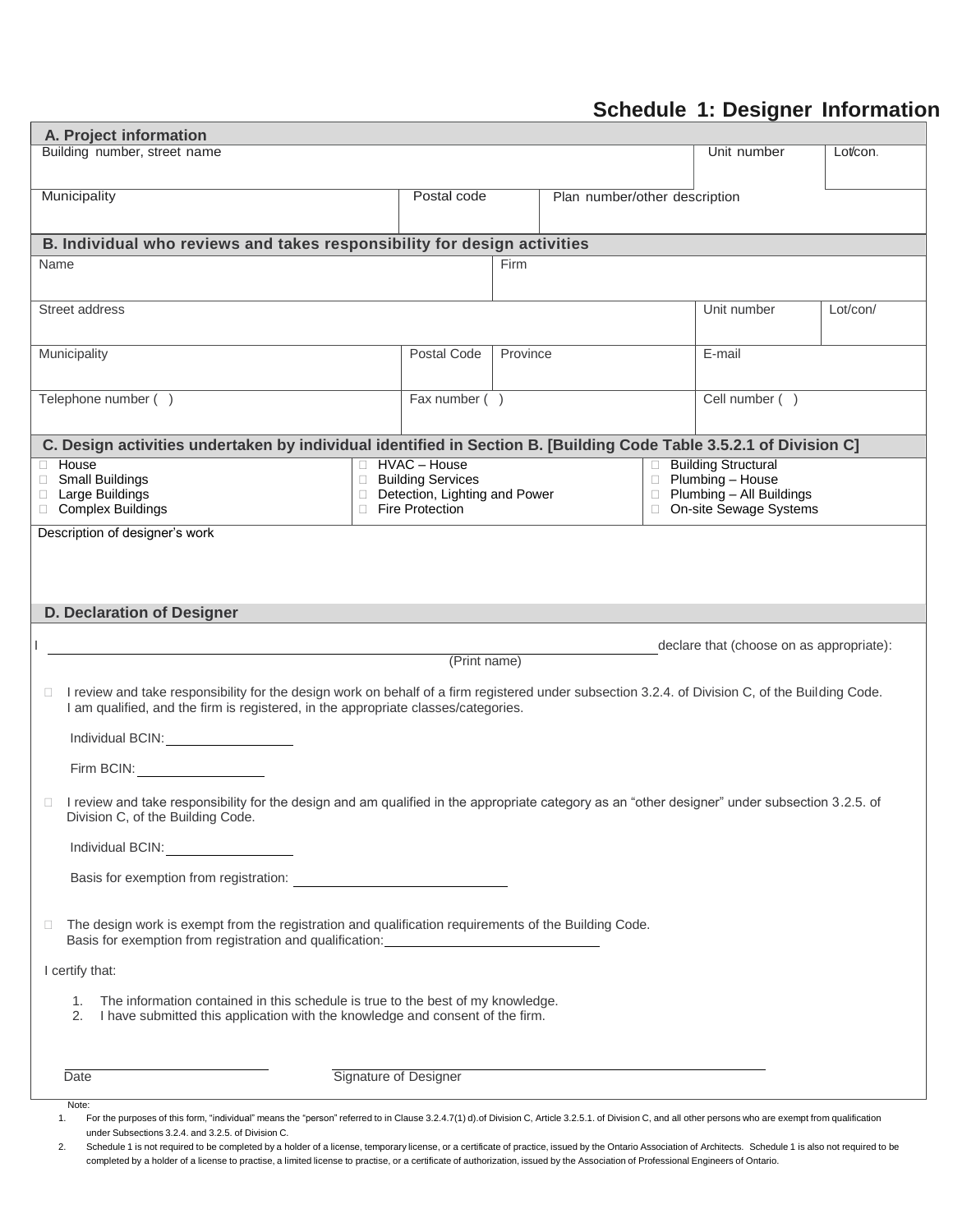# **Schedule 2: Sewage System Installer Information**

| A. Project information                                                                                                                                                                                                         |              |  |                               |                                                   |                                          |          |
|--------------------------------------------------------------------------------------------------------------------------------------------------------------------------------------------------------------------------------|--------------|--|-------------------------------|---------------------------------------------------|------------------------------------------|----------|
| Building number, street name                                                                                                                                                                                                   |              |  |                               |                                                   | Unit number                              | Lot/con. |
| Municipality                                                                                                                                                                                                                   | Postal code  |  |                               |                                                   |                                          |          |
|                                                                                                                                                                                                                                |              |  | Plan number/other description |                                                   |                                          |          |
| <b>B. Sewage system installer</b>                                                                                                                                                                                              |              |  |                               |                                                   |                                          |          |
| Is the installer of the sewage system engaged in the business of constructing on-site, installing, repairing, servicing, cleaning or emptying sewage<br>systems, in accordance with Building Code Article 3.3.1.1. Division C? |              |  |                               |                                                   |                                          |          |
| □ Yes (Continue to Section C)<br>□ No (Continue to Section E)<br>$\Box$ Installer unknown at time of<br>application (Continue to Section E)                                                                                    |              |  |                               |                                                   |                                          |          |
| C. Registered installer information (where answer to B is "Yes")                                                                                                                                                               |              |  |                               |                                                   |                                          |          |
| Name                                                                                                                                                                                                                           |              |  |                               |                                                   | <b>BCIN</b>                              |          |
| <b>Street Address</b>                                                                                                                                                                                                          |              |  |                               | Unit number                                       | Lot/con.                                 |          |
| Municipality                                                                                                                                                                                                                   | Postal Code  |  |                               | Province                                          | E-mail                                   |          |
| Telephone number                                                                                                                                                                                                               | Fax          |  |                               |                                                   | Cell number                              |          |
| (                                                                                                                                                                                                                              |              |  |                               |                                                   |                                          |          |
| D. Qualified supervisor information (where answer to B is "Yes")                                                                                                                                                               |              |  |                               |                                                   |                                          |          |
| Name of qualified supervisor(s)                                                                                                                                                                                                |              |  |                               | <b>Building Code Identification Number (BCIN)</b> |                                          |          |
|                                                                                                                                                                                                                                |              |  |                               |                                                   |                                          |          |
| E. Declaration of applicant                                                                                                                                                                                                    |              |  |                               |                                                   |                                          |          |
|                                                                                                                                                                                                                                |              |  |                               |                                                   | declare that (choose on as appropriate): |          |
|                                                                                                                                                                                                                                | (Print name) |  |                               |                                                   |                                          |          |
| I am the applicant for the permit to construct the sewage system. If the installer is unknown at the time of application, I shall submit a<br>Ω.<br>new Schedule 2 prior to construction when the install is known.            |              |  |                               |                                                   |                                          |          |
| OR                                                                                                                                                                                                                             |              |  |                               |                                                   |                                          |          |
| I am the holder of the permit to construct the sewage system, and am submitting a new Schedule 2, now that the installer is known.<br>$\Box$                                                                                   |              |  |                               |                                                   |                                          |          |
| I certify that:                                                                                                                                                                                                                |              |  |                               |                                                   |                                          |          |
| The information contained in this schedule is true to the best of my knowledge.<br>1.                                                                                                                                          |              |  |                               |                                                   |                                          |          |
| If the owner is a corporation or partnership, I have the authority to bind the corporation or partnership.<br>2.                                                                                                               |              |  |                               |                                                   |                                          |          |
| Signature of applicant<br>Date                                                                                                                                                                                                 |              |  |                               |                                                   |                                          |          |
|                                                                                                                                                                                                                                |              |  |                               |                                                   |                                          |          |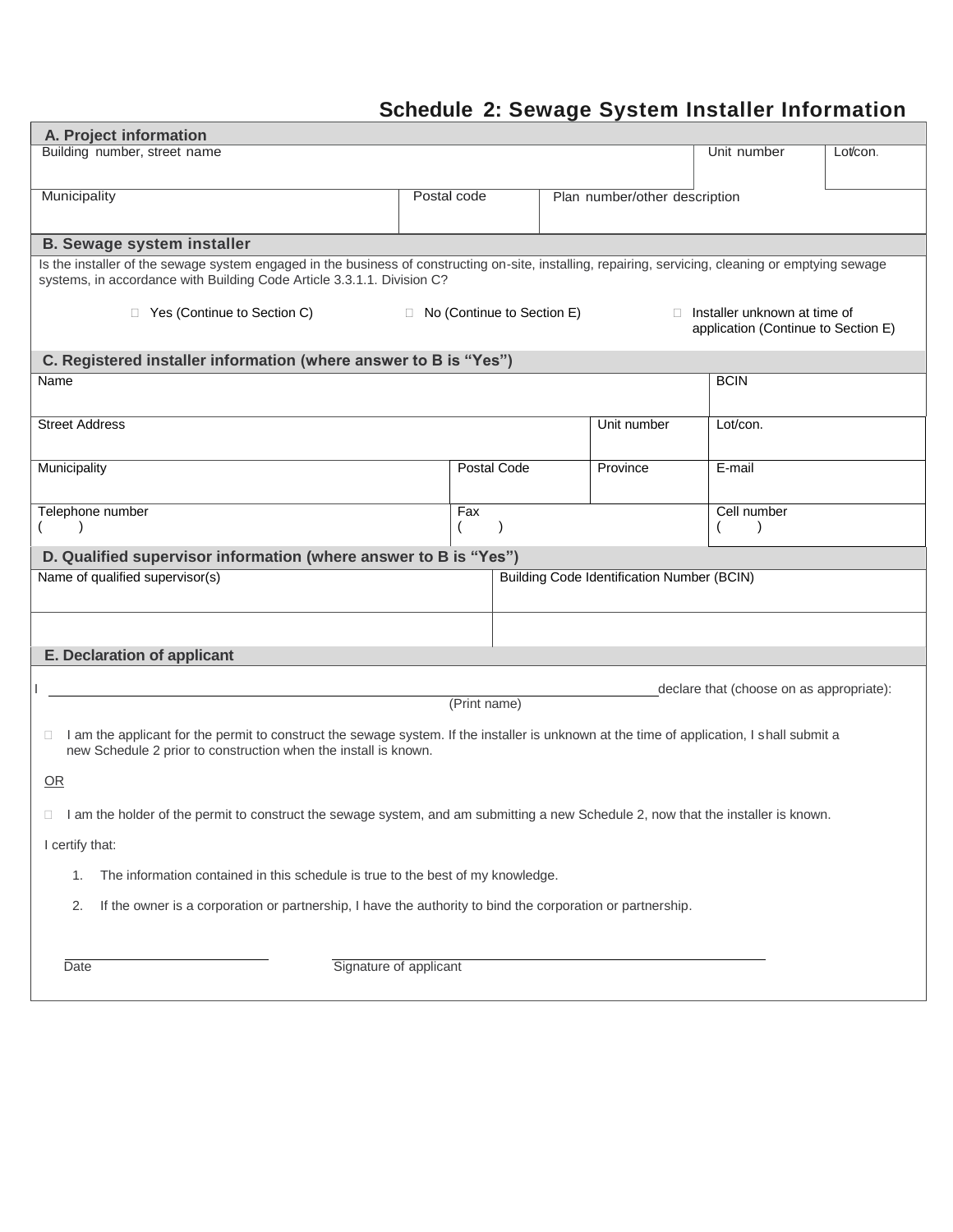

Building Services Telephone: (613)392-2841 Fax: (613)932-7151 E-mail: building@quintewest.ca

## **PROPOSED SEWAGE DISPOSAL SYSTEM DESIGN**

| 1) |    |                                                                                                                        |                                            |  |  |
|----|----|------------------------------------------------------------------------------------------------------------------------|--------------------------------------------|--|--|
| 2) |    | NATIVE SOIL PERCOLATION RATE: ___________________________________ MIN/CM (Provide lab test if under 50)                |                                            |  |  |
| 3) |    | SEPTIC TANK SIZE: LITERS                                                                                               |                                            |  |  |
| 4) |    | LEACHING BED DESIGN: Complete A or B, C & D                                                                            |                                            |  |  |
|    | А. | Absorption Trench System _______________________________ metres of piping                                              |                                            |  |  |
|    |    | Fill Required: Yes No (Circle)                                                                                         | Depth of Fill: _________________metres     |  |  |
|    |    | Please indicate the depth of the bottom of the stone layer either above or below original grade:*                      |                                            |  |  |
|    |    | Bottom of Stone Layer ___________________________ metres                                                               | Below/Above Original Grade (please circle) |  |  |
|    | В. | Filter Bed Size $\frac{1}{2}$ m <sup>2</sup>                                                                           | Filter Sand Contact Area                   |  |  |
|    |    | Fill Required: Yes No (Circle)                                                                                         | Depth of Fill: metres                      |  |  |
|    |    | Please indicate the depth of the bottom of the stone layer either above or below original grade:*                      |                                            |  |  |
|    |    | Bottom of Stone Layer ____________________________ metres                                                              | Below/Above Original Grade (please circle) |  |  |
|    | C. |                                                                                                                        |                                            |  |  |
|    | D. | 15 metre constructed mantle required:                                                                                  |                                            |  |  |
|    |    | Yes No (Circle)                                                                                                        |                                            |  |  |
|    |    | *NOTE: At least 900mm above the high ground water table, rock or soil with a percolation time greater than 50 minutes. |                                            |  |  |

**Side View Profile of Sewage System**

NOTE: Show elevation above water table, bedrock or impermeable layer, existing grade etc. Show elevation of finished grade with respect to original grade.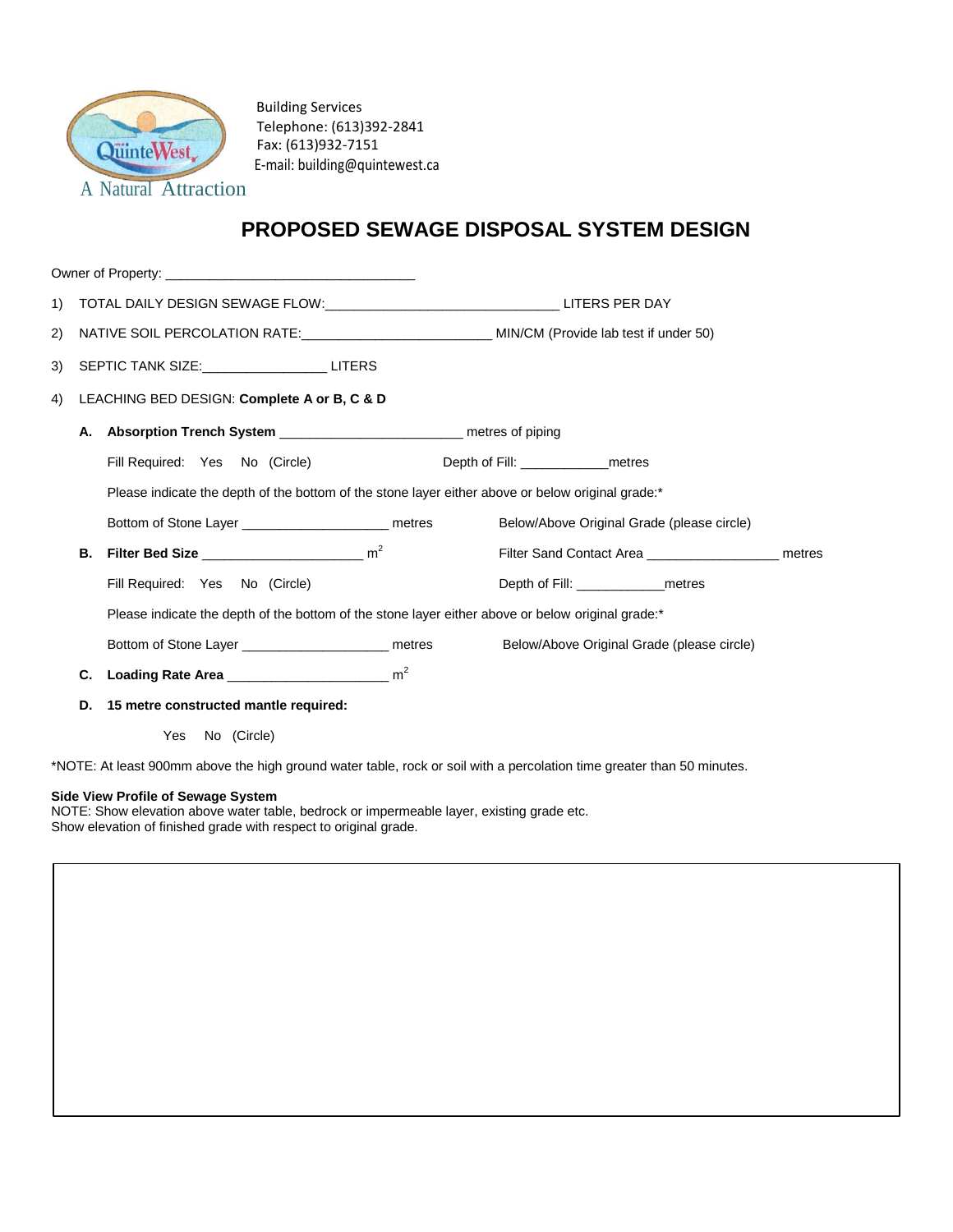### **Proposed Design Site Plan**

Indicate North Point and show the following required information:

- 
- 
- 
- 
- 
- 5. Proposed Structure 11. Foundation Drain<br>6. Water Supplies (incl. neighbours) 12. Eavestrough Discharge 6. Water Supplies (incl. neighbours)
- 
- 
- 
- -
	-
- 1. Septic Tank and Leaching Bed 7. Existing Sewage System 13. Topographical Features<br>2. Pump Chamber 2. Pump Chamber 2. Pump Chamber 2. Pump Chamber 2. Pump Chamber 2. Pump Chamber 8. Driveways (steep slopes, swamps etc.) 3. Loading Rate Area 9. Surface Waters 14. Direction of Slope 4. 15 metre Mantle Area 10. Property Lines 15. Direction of Surface and 5. Proposed Structure 11. Foundation Drain
	-

Note: The loading rate area and the 15 metre mantle area are to be free of structures.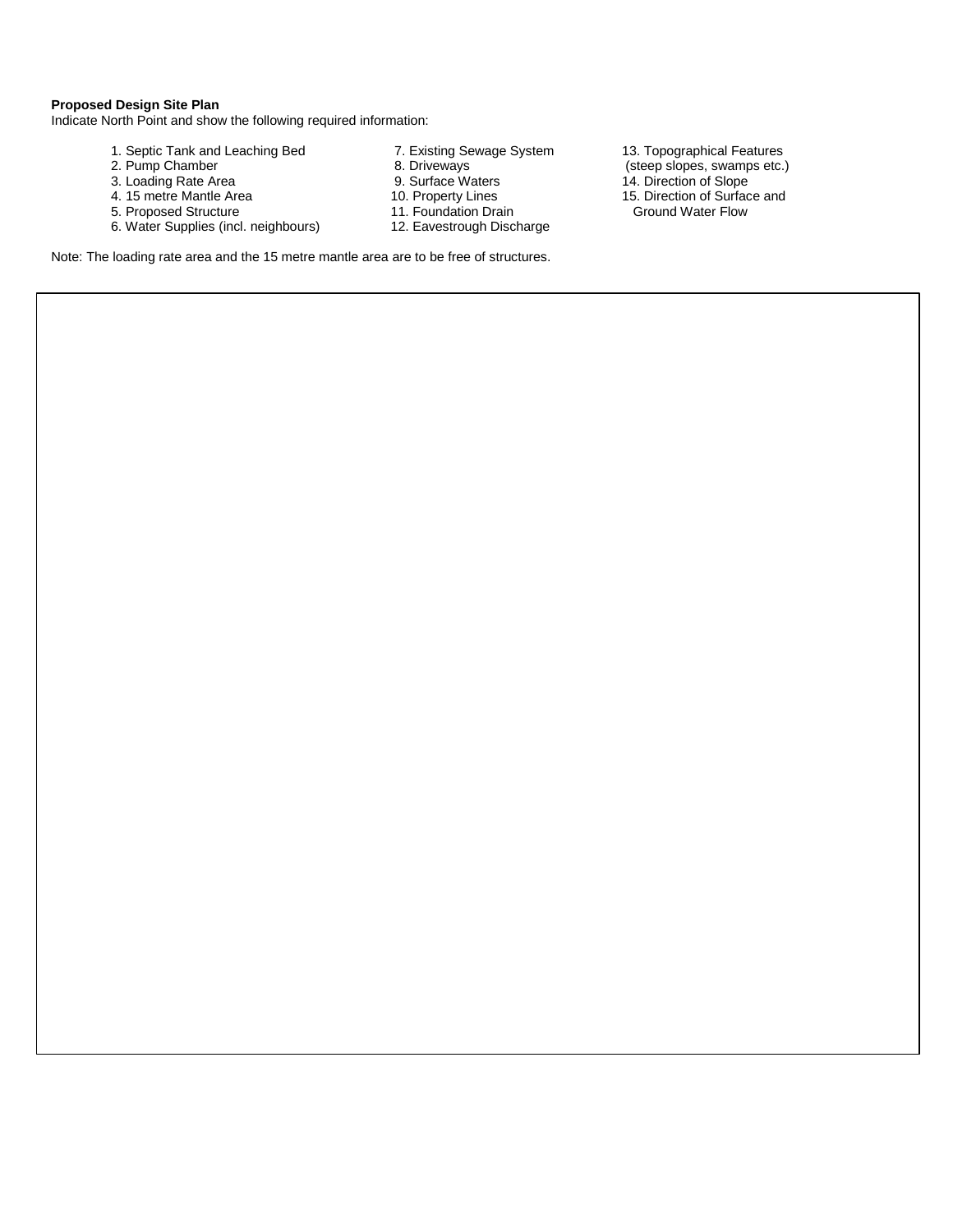

Building Services Telephone: (613)392-841 Fax: (613)932-7151 E-mail: building@quintewest.ca

# **Calculation Sheet**

# **Ontario Building Code Proposed Requirements – Residential Sewage Disposal System**

| Name: |                                                                                                                                                                                                                   |                                                                                               |                                                         |                                |
|-------|-------------------------------------------------------------------------------------------------------------------------------------------------------------------------------------------------------------------|-----------------------------------------------------------------------------------------------|---------------------------------------------------------|--------------------------------|
| 1.    | <b>Sewage Flow</b>                                                                                                                                                                                                |                                                                                               |                                                         |                                |
| a)    | Number of bedrooms: ___________<br>$=$                                                                                                                                                                            |                                                                                               |                                                         | Litres (1)                     |
| b)    | Living space: $\frac{1}{2}$<br>Each 10 m <sup>2</sup> over 200 m <sup>2</sup> up to 400 m <sup>2</sup> : $\frac{1}{2}$<br>Each 10 m <sup>2</sup> over 400 m <sup>2</sup> up to 600 m <sup>2</sup> : $\frac{1}{2}$ | <b>ADD</b><br>x 100<br>$\equiv$<br>x 75<br>$\equiv$                                           | Litres<br>Litres                                        |                                |
|       |                                                                                                                                                                                                                   |                                                                                               |                                                         |                                |
|       |                                                                                                                                                                                                                   | <b>OR ADD</b> (whichever is the larger flow)                                                  |                                                         | Litres (2)                     |
| C)    | <b>Total Fixture Units:</b><br>Each Fixture Unit over 20:                                                                                                                                                         | x 50                                                                                          |                                                         | Litres (3)                     |
|       |                                                                                                                                                                                                                   | <b>Total Sewage Flow:</b> (Q) (Add $1 + 2$ or 3)                                              |                                                         | Litres                         |
| 2.    | <b>Septic Tank Size</b>                                                                                                                                                                                           |                                                                                               |                                                         |                                |
|       | Residential Occupancy: Q Sewage Flow: ________ x 2<br>Q Sewage Flow: ________ x 3<br>Commercial:                                                                                                                  | $=$                                                                                           | Litres                                                  | Litres (Minimum - 3600 Litres) |
| 3.    | <b>Percolation rate from Test Hole Soil Conditions</b><br>Or Lab Test                                                                                                                                             | T Time                                                                                        | $=$                                                     | $\frac{1}{2}$ min/cm           |
|       | 4. Leaching Bed Size<br>Length of Pipe = $Q$ Sewage Flow x T Percolation Time                                                                                                                                     |                                                                                               |                                                         |                                |
|       | L = $\frac{QT}{200}$ =<br>$\frac{X}{200}$                                                                                                                                                                         |                                                                                               | _____________ m. of pipe __________________ ft. of pipe |                                |
| 5.    | <b>Filter Bed Size</b><br>Q Sewage Flow $\leq$ 3000 Litres/Day: Q Sewage Flow $\div$ 75 = m <sup>2</sup><br><u> 1999년 - 대한민국의 대</u><br>75                                                                         | $=$ ________________ m <sup>2</sup> of filter bed                                             |                                                         |                                |
|       | Q Sewage Flow > 3000 Litres/Day:<br>50<br>그 사람들은 사람들을 하고 있다.                                                                                                                                                      | Q Sewage Flow $\div$ 50 = m <sup>2</sup><br>$=$ ________________ m <sup>2</sup> of filter bed |                                                         |                                |
| 6.    | <b>Filter Bed Contact Area of Filter Sand</b>                                                                                                                                                                     |                                                                                               |                                                         |                                |
|       | Area = $Q$ Sewage Flow x T Percolation Time = $\text{m}^2$ filter sand contact area<br>850                                                                                                                        |                                                                                               | <b>TEST PIT CONDITIONS</b>                              |                                |
|       | A = $QT =$ $X$ = $m^2$ filter sand contact area<br>850<br>850                                                                                                                                                     |                                                                                               | Depth (metres)                                          | Soil Types                     |
|       | Expanded filter sand contact area is to be no less than the filter bed size.                                                                                                                                      |                                                                                               | 0                                                       |                                |
| 7.    | Loading Rate for Fill-Based Absorption Trenches and Filter Beds<br><b>Loading Rates</b><br>Percolation Time                                                                                                       | Loading Rate $(L.m^2/day)$                                                                    | 0.5                                                     |                                |
|       | $1 - 20$<br>20-35<br>35-50                                                                                                                                                                                        | 10<br>8<br>6                                                                                  |                                                         |                                |
|       | >50<br>Q Sewage Flow ÷ Loading Rate<br>$=$                                                                                                                                                                        | ◢<br>$m2$ of 250 mm of unsaturated                                                            | $1.5$ $\_\_$                                            |                                |
|       |                                                                                                                                                                                                                   | soil or leaching bed fill                                                                     | <b>Show Rock Elevation</b>                              |                                |
|       |                                                                                                                                                                                                                   |                                                                                               |                                                         |                                |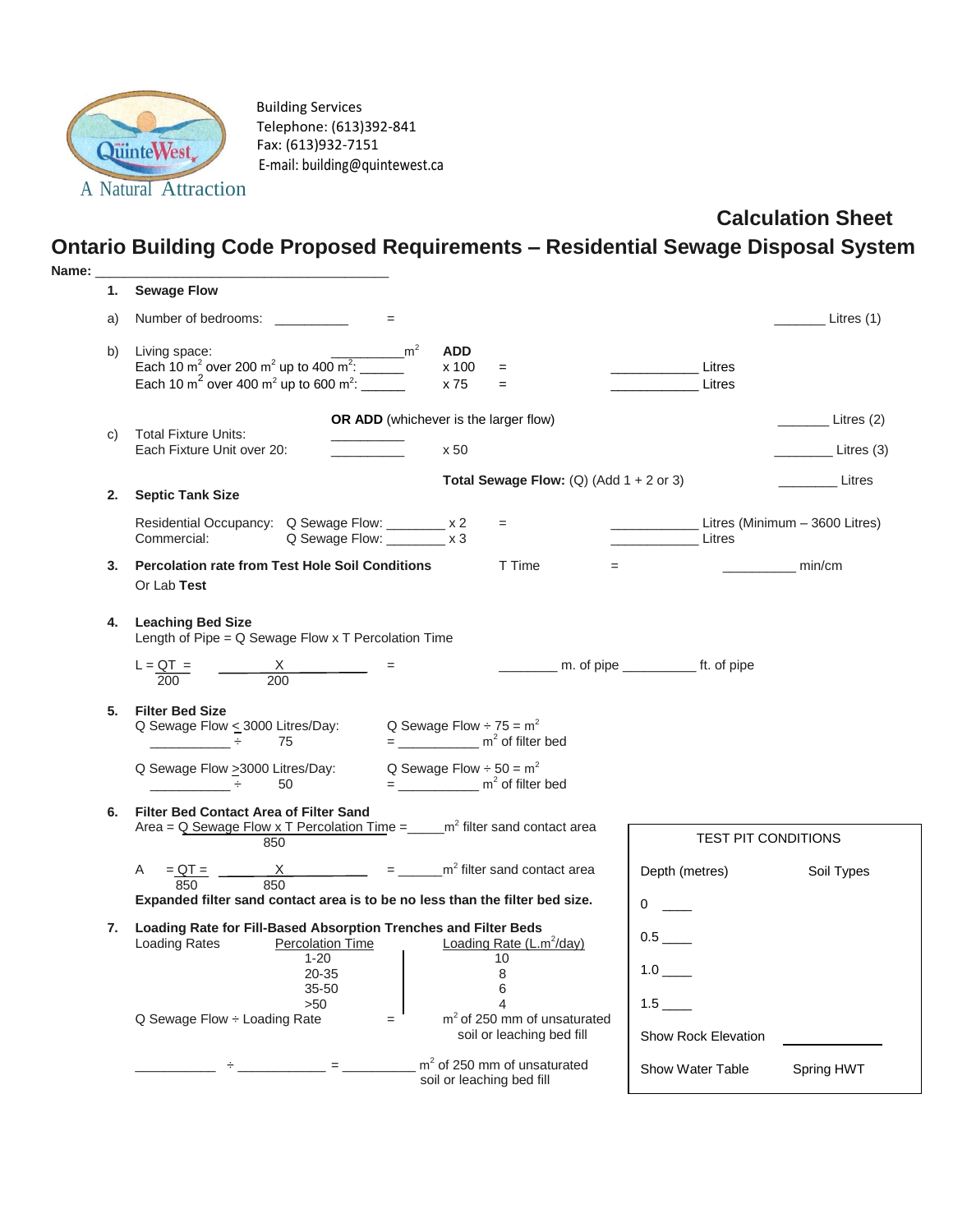# **Ontario Building Code & Guides**

**Table 7.9.4.3. Minimum Permitted Size of Fixture Outlet Pipe and Hydraulic Loads for Fixtures**

| <b>Fixture</b>                                                                                            | Min. Size of Fixture<br>Outlet Pipe, in. | Hydraulic Load,<br>fixture units                                  |
|-----------------------------------------------------------------------------------------------------------|------------------------------------------|-------------------------------------------------------------------|
| Autopsy table                                                                                             | $1\frac{1}{2}$                           | 2                                                                 |
| Bathroom group                                                                                            |                                          |                                                                   |
| a) with flush tank                                                                                        |                                          | 6                                                                 |
| b) with direct flush valve                                                                                |                                          | 8                                                                 |
| Bathtub (with or without shower)                                                                          | $1\frac{1}{2}$                           | $1\frac{1}{2}$                                                    |
| Bathtub: foot, sitz, or slab                                                                              | $1\frac{1}{2}$                           | $1\frac{1}{2}$                                                    |
| Bed pan washer                                                                                            | 3                                        | 6                                                                 |
| Beer cabinet                                                                                              | $1\frac{1}{2}$                           | $1\frac{1}{2}$                                                    |
| <b>Bidet</b>                                                                                              | $1\frac{1}{4}$                           | 1                                                                 |
| Chinese range                                                                                             | $1\frac{1}{2}$                           | 3                                                                 |
| Clothes washer                                                                                            |                                          |                                                                   |
|                                                                                                           | N/A                                      |                                                                   |
| a) domestic                                                                                               |                                          | 11/2 with 2 in. trap                                              |
| b) commercial                                                                                             | N/A                                      | 2 with $1\frac{1}{2}$ in. trap                                    |
| Dental unit or cuspidor                                                                                   | $1\frac{1}{4}$                           | 1                                                                 |
| Dishwasher                                                                                                |                                          | $\frac{1}{2}$                                                     |
| a) domestic                                                                                               | $1\frac{1}{2}$                           | no load when connected                                            |
|                                                                                                           |                                          | to garbage grinder                                                |
|                                                                                                           |                                          | or domestic sink                                                  |
| b) commercial type                                                                                        | $\overline{2}$                           | 3                                                                 |
| Drinking fountain                                                                                         | $1\frac{1}{4}$                           | $\frac{1}{2}$                                                     |
| Fish tank or tray                                                                                         | $1\frac{1}{2}$                           | $1\frac{1}{2}$                                                    |
| Floor drain                                                                                               | $\mathfrak{p}$                           | 2 with 2 in. trap                                                 |
|                                                                                                           |                                          | 3 with 3 in. trap                                                 |
| Garbage grinder                                                                                           | $\overline{2}$                           | 3                                                                 |
| Icebox                                                                                                    | $1\frac{1}{4}$                           | 1                                                                 |
| Laundry tray                                                                                              |                                          |                                                                   |
| a) single or double units or                                                                              | $1\frac{1}{2}$                           | $1\frac{1}{2}$                                                    |
| 2 single units with common trap                                                                           |                                          |                                                                   |
| b) 3 compartments                                                                                         | $1\frac{1}{2}$                           | $\overline{2}$                                                    |
| Lavatory                                                                                                  |                                          |                                                                   |
| a) barber or beauty parlor                                                                                | $1\frac{1}{2}$                           | $1\frac{1}{2}$                                                    |
| b) dental                                                                                                 | $1\frac{1}{4}$                           | 1                                                                 |
| c) domestic type single, or                                                                               | $1\frac{1}{4}$                           | 1 with $1\frac{1}{4}$ in. trap                                    |
| 2 single with common trap                                                                                 | $1\frac{1}{4}$                           | $1\frac{1}{2}$ with $1\frac{1}{2}$ in. trap                       |
| d) multiple or industrial type                                                                            | $1\frac{1}{2}$                           | 3                                                                 |
| Potato Peeler<br>Shower drain                                                                             | 2                                        | 3                                                                 |
|                                                                                                           |                                          |                                                                   |
| a) from 1 head                                                                                            | $1\frac{1}{2}$                           | $1\frac{1}{2}$                                                    |
| b) from 2 or 3 heads                                                                                      | 2                                        | 3                                                                 |
| c) from 4 to 6 heads                                                                                      | 3                                        | 6                                                                 |
| Sink                                                                                                      |                                          |                                                                   |
| a) domestic and other small type<br>with or without garbage grinders,<br>single, double, or 2 single with | $1\frac{1}{2}$                           | $1\frac{1}{2}$                                                    |
| a common trap<br>b) other sinks                                                                           | $1\frac{1}{2}$                           | 11/2 with 11/2 in. trap<br>2 with 2 in. trap<br>3 with 3 in. trap |
| Urinal                                                                                                    |                                          |                                                                   |
| a) pedestal, siphon jet or                                                                                | 2                                        | 4                                                                 |
| blowout type                                                                                              |                                          |                                                                   |
| b) stall, washout type                                                                                    | 2                                        | 2                                                                 |
| c) wall                                                                                                   |                                          |                                                                   |
| i) washout type                                                                                           | $1\frac{1}{2}$                           | $1\frac{1}{2}$                                                    |
| ii) other types                                                                                           | 2                                        | 3                                                                 |
|                                                                                                           |                                          |                                                                   |
|                                                                                                           |                                          |                                                                   |
| Water closet<br>a) with flush tank                                                                        | 3                                        | 4                                                                 |

#### **Table 8.2.1.3.A.**

| <b>Residential Occupancy</b>                                                                                                                                                                                                                                                                                                                                                                                                                                                                                                                           | (litres)                                                            |
|--------------------------------------------------------------------------------------------------------------------------------------------------------------------------------------------------------------------------------------------------------------------------------------------------------------------------------------------------------------------------------------------------------------------------------------------------------------------------------------------------------------------------------------------------------|---------------------------------------------------------------------|
| Apartments, Condominiums, Other Multi-family Dwellings - per person 1.<br><b>Boarding Houses</b><br>a) Per person,<br>i) with meals and laundry facilities, or,                                                                                                                                                                                                                                                                                                                                                                                        | 275<br>200                                                          |
| ii) without meals or laundry facilities, and<br>b) Per non-resident staff per 8 hour shift                                                                                                                                                                                                                                                                                                                                                                                                                                                             | 150<br>40                                                           |
| Boarding School - per person                                                                                                                                                                                                                                                                                                                                                                                                                                                                                                                           | 300                                                                 |
| Dwellings<br>a) 1 Bedroom Dwelling<br>b) 2 Bedroom Dwelling<br>c) 3 Bedroom Dwelling<br>d) 4 Bedroom Dwelling<br>e) 5 Bedroom Dwelling<br>f) Additional flow for <sup>(2)</sup><br>i) each bedroom over 5,<br>ii) A) each 10 m <sup>2</sup> (or part thereof) over 200 m <sup>2</sup> up to 400 m <sup>2 (3)</sup> ,<br>B) each 10 m <sup>2</sup> (or part thereof) over 400 m <sup>2</sup> up to 600 m <sup>2</sup> (3), and<br>C) each 10 $m^2$ (or part thereof) over 600 $m^2$ <sup>(3)</sup> , or<br>iii) each fixture unit over 20 fixture units | 750<br>1100<br>1600<br>2000<br>2500<br>500<br>100<br>75<br>50<br>50 |
| Hotels and Motels (excluding bars and restaurants)<br>a) Regular, per room<br>b) Resort hotel, cottage, per person<br>c) Self-service laundry, add per machine                                                                                                                                                                                                                                                                                                                                                                                         | 250<br>500<br>2500                                                  |
| Work Camp/Construction Camp, semi-permanent per worker                                                                                                                                                                                                                                                                                                                                                                                                                                                                                                 | 250                                                                 |

### **Table 8.2.1.5. Clearance Distances for Sewage Systems**

|                              |                                                                                                                             |                                                                                                                                                                                                                   | Clearance Distances for Class 1, 2 and 3 Sewage Systems                                                                                                              |                                                                            |
|------------------------------|-----------------------------------------------------------------------------------------------------------------------------|-------------------------------------------------------------------------------------------------------------------------------------------------------------------------------------------------------------------|----------------------------------------------------------------------------------------------------------------------------------------------------------------------|----------------------------------------------------------------------------|
|                              | Minimum<br>horizontal<br>distance in<br>metres from<br>a well with<br>watertight<br>casing to a<br>depth of at<br>least 6 m | Minimum<br>horizontal<br>distance in<br>metres<br>from a<br>spring<br>used as a<br>source<br>of potable<br>water or well<br>other than<br>a well with a<br>watertight<br>casing to a<br>depth of at<br>least 6 m. | Minimum<br>horizontal<br>distance in<br>metres from<br>a lake, river,<br>pond, stream,<br>reservoir, or<br>a spring not<br>used as as<br>source of<br>potable water. | Minimum<br>horizontal<br>distance in<br>metres from<br>a Property<br>Line. |
| Farth Pit<br>Privy           | 15                                                                                                                          | 30                                                                                                                                                                                                                | 15                                                                                                                                                                   | 3                                                                          |
| Privy<br>Vault<br>Pail Privy | 10                                                                                                                          | 15                                                                                                                                                                                                                | 10                                                                                                                                                                   | 3                                                                          |
| Greywater<br>System          | 10                                                                                                                          | 15                                                                                                                                                                                                                | 15                                                                                                                                                                   | 3                                                                          |
| Cesspool                     | 30                                                                                                                          | 60                                                                                                                                                                                                                | 15                                                                                                                                                                   | 3                                                                          |
|                              |                                                                                                                             |                                                                                                                                                                                                                   |                                                                                                                                                                      |                                                                            |